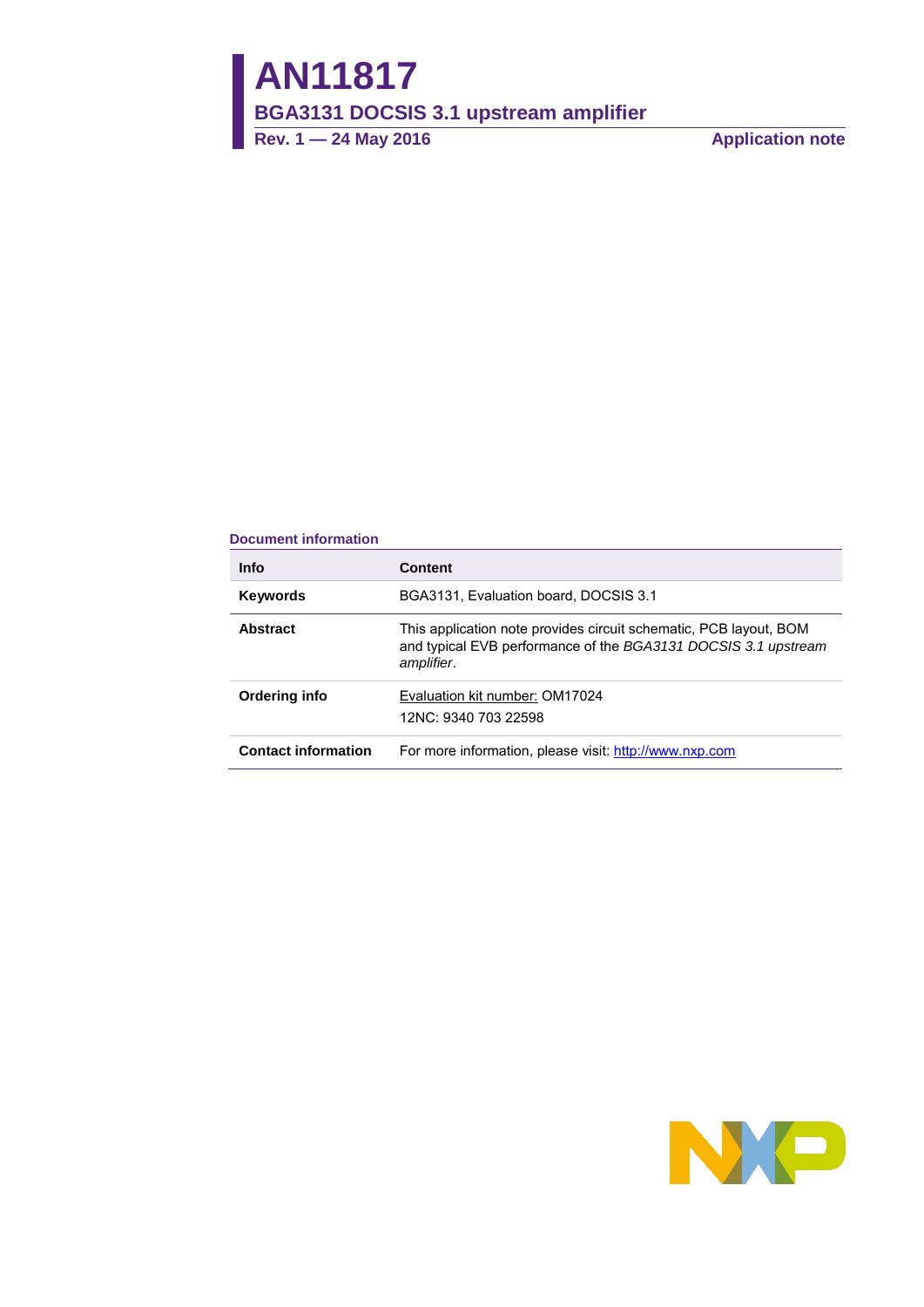#### **Revision history**

| <b>Rev</b> | <b>Date</b> | <b>Description</b> |
|------------|-------------|--------------------|
| ٠          | 20160524    | First publication  |
|            |             |                    |

## **Contact information**

For more information, please visit: [http://www.nxp.com](http://www.nxp.com/)

For sales office addresses, please send an email to: [salesaddresses@nxp.com](mailto:salesaddresses@nxp.com)

AN11817 All information provided in this document is subject to legal disclaimers. © NXP B.V. 2016. All rights reserved.

**Application note Rev. 1 — 24 May 2016 2 of 20**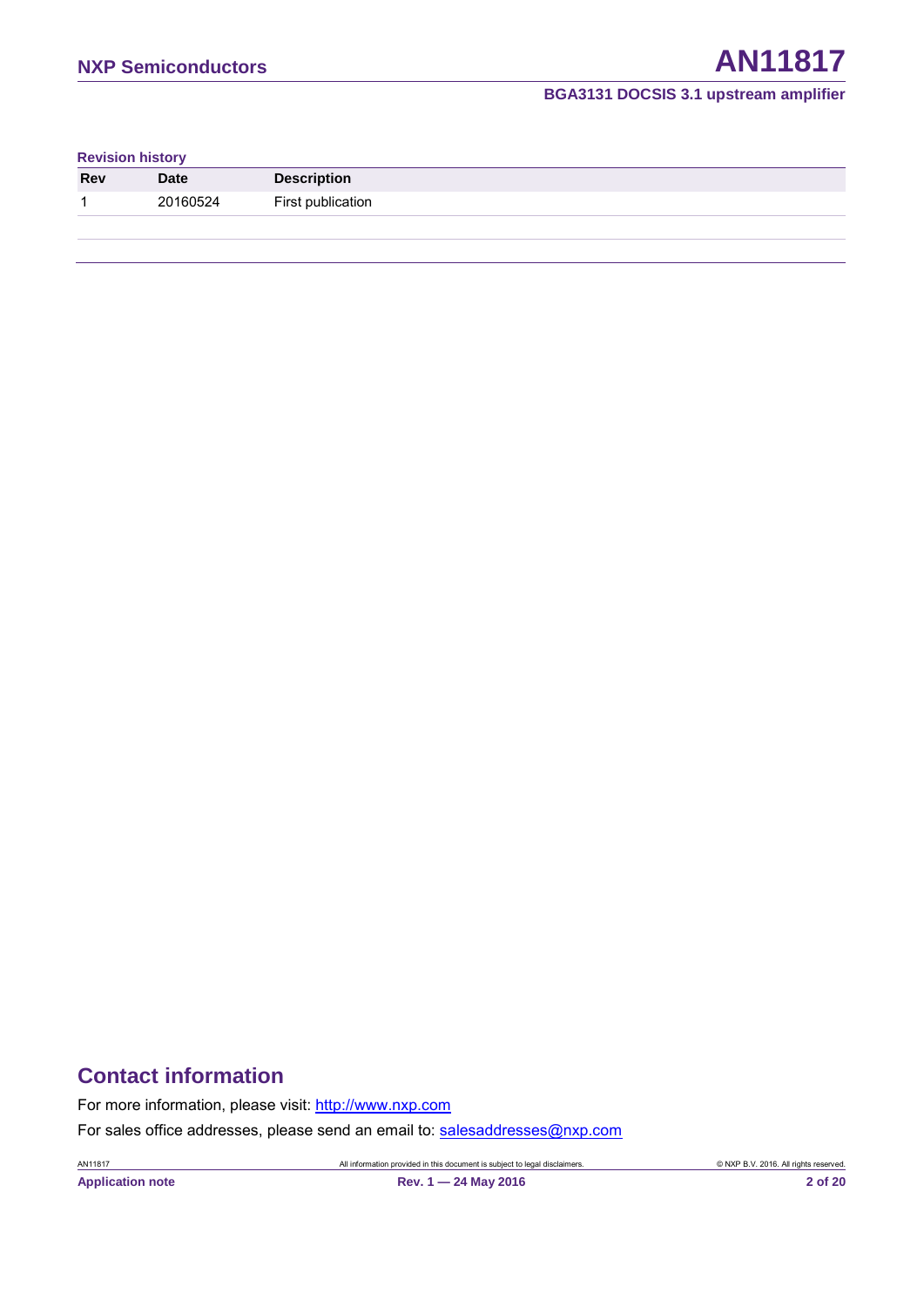## <span id="page-2-1"></span>**1. Introduction**

The BGA3131 is an upstream amplifier meeting the Data Over Cable Service Interface Specifications 3.1. It is designed for cable modems, CATV set top box and VoIP modem applications.

It amplifies the modulated signals coming from the SoC to a defined power level at the Fconnector towards the network.

The device can handle signals between 5 MHz to 205 MHz. The BGA3131 provides 58 dB gain control range in 1 dB increments with high incremental accuracy. Its maximum gain setting delivers 37 dB voltage gain and a superior linear performance.

It supports the DOCSIS 3.1 output power levels of 68dBmV (RMS) while meeting the stringent ACLR requirements.

The current consumption and gain settings are controlled through a digital serial interface (SPI)

The BGA3131 is housed in 20 pins 5 mm x 5 mm leadless HVQFN package and don't need additional heatsink.

<span id="page-2-0"></span>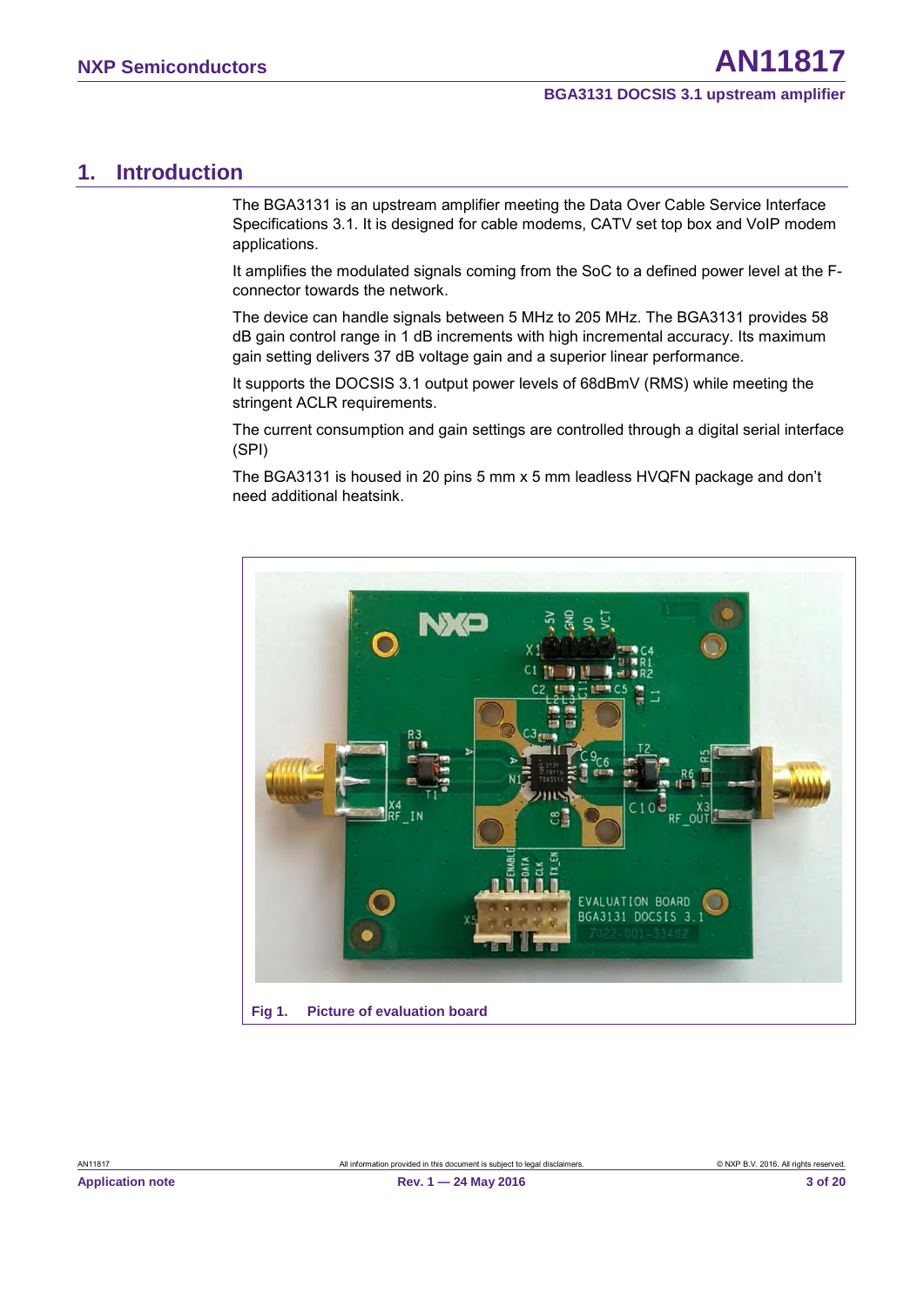## <span id="page-3-0"></span>**2. Product description**

The BGA3131 operates at 5 V supply. The gain is controlled via 3-wire SPI-interface.

The current consumption can be reduced in 4 steps via the serial interface. This interface enables the user to optimize between DC power efficiency and linearity. In addition, the current is automatically reduced at lower gain settings while preserving the linearity performance. In disable mode, the device draws typically 25 mA while it can be still programmed to new gain and current settings.

BGA3131 key features and benefits:

- Low Power consumption of 3.3 W (typical) at highest current and gain setting
- 58 dB gain control range in 1 dB steps using a 3-wire serial interface
- 5 MHz to 205 MHz frequency operating range
- $\cdot$   $\pm$  0.4 dB incremental gain step accuracy
- Maximum voltage gain 37 dB
- Excellent IMD3 of -60 dBc at 68 dBmV total output power
- Excellent second harmonic level of -60 dBc at 68 dBmV total output power
- Excellent third harmonic level of -60 dBc at 68 dBmV total output power
- Excellent noise figure of 6.5 dB at maximum gain
- Capable of transmitting modulated carriers while meeting the DOCSIS 3.1 ACLR specification. At an output power of 65dBmV at the F-connector (assuming 3 dB of output loss), the typical ACLR is-64 dBc
- 5 V single supply operation
- Excellent ESD protection at all pins
- Unconditionally stable
- Compliant to Directive 2002/95/EC, regarding Restriction of Hazardous **Substances**
- (RoHS)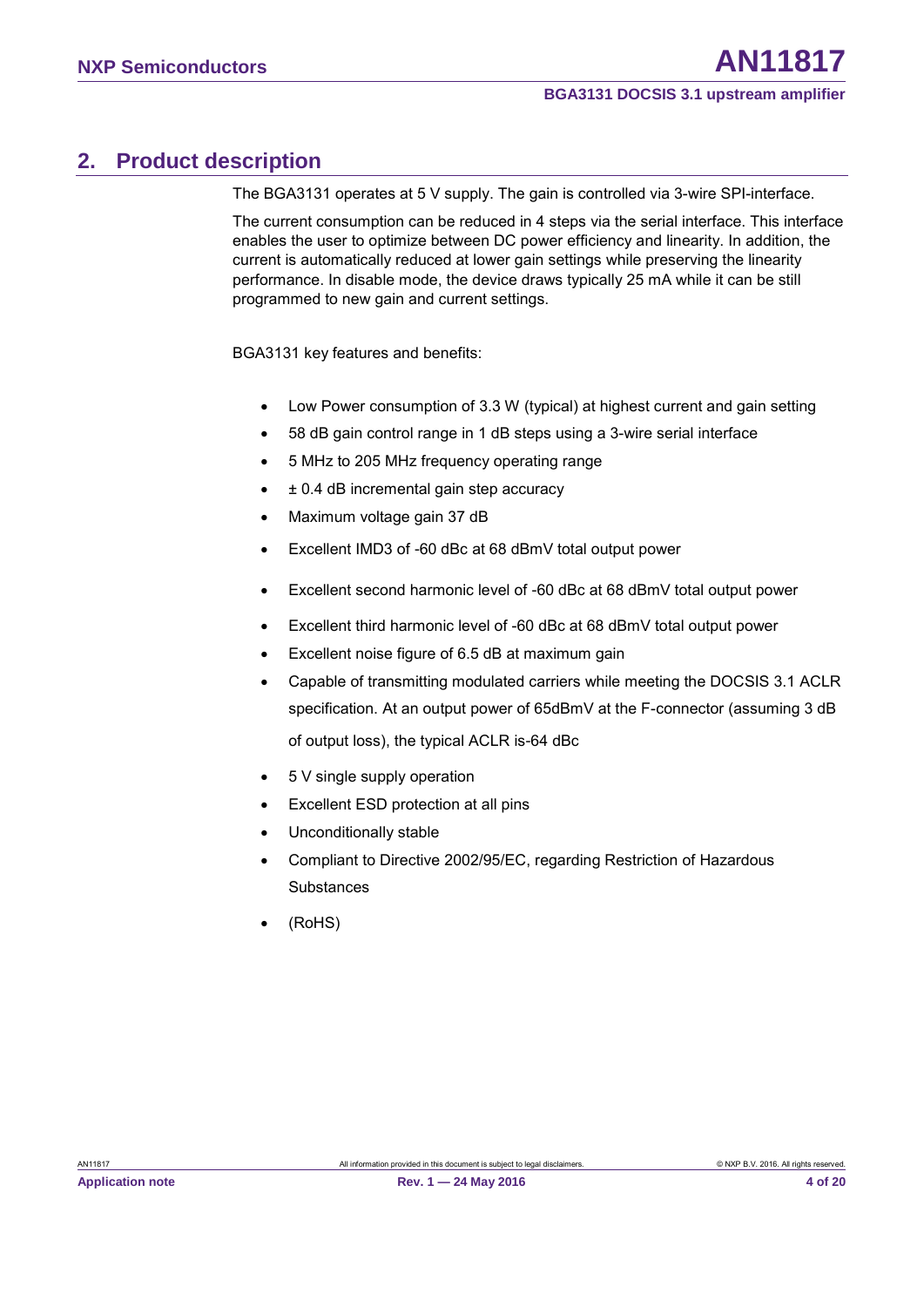<span id="page-4-0"></span>

AN11817 All information provided in this document is subject to legal disclaimers. © NXP B.V. 2016. All rights reserved.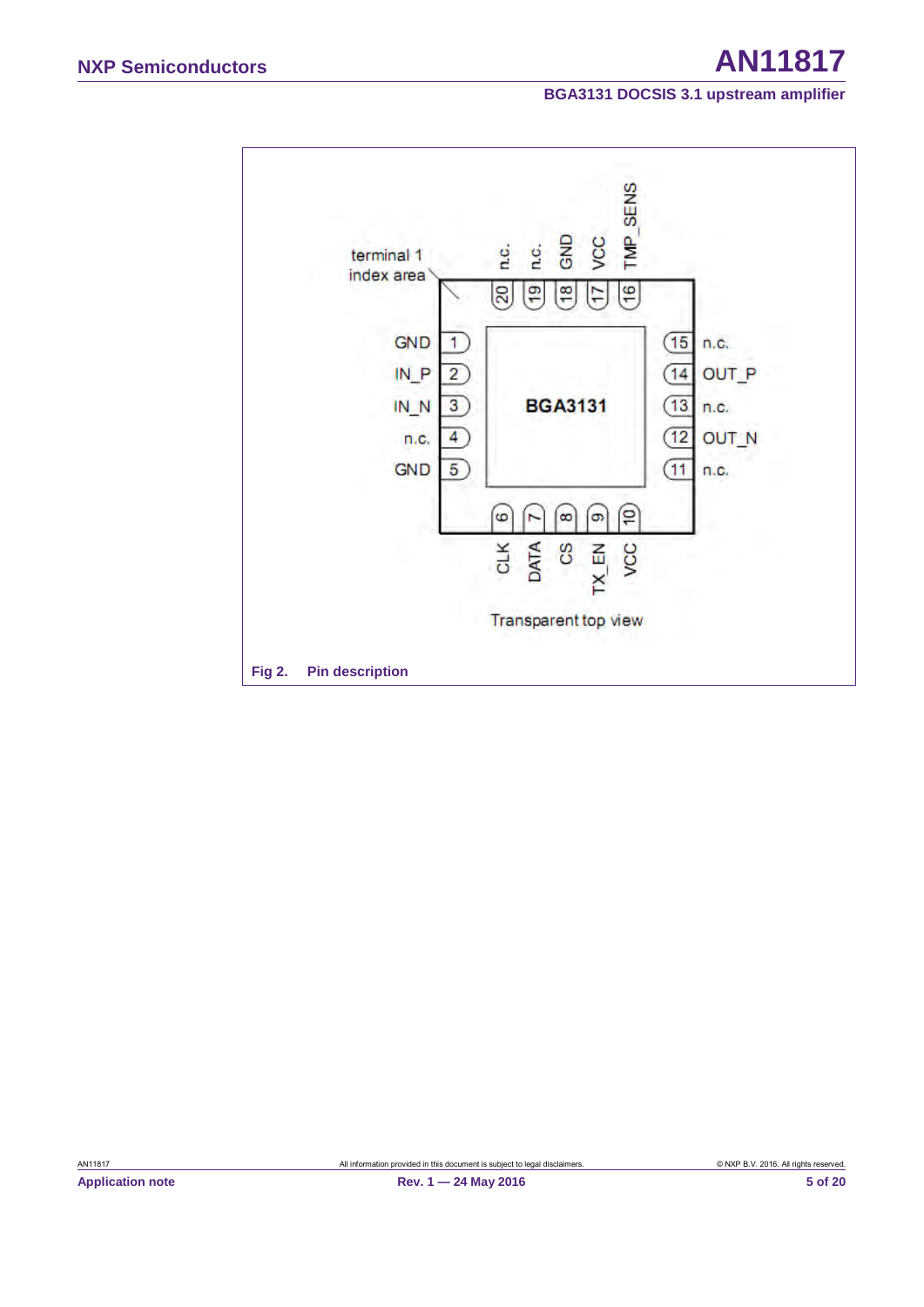## <span id="page-5-2"></span>**3. BGA3131 DOCSIS 3.1 upstream amplifier evaluation board**

The BGA3131 customer evaluation kit enables the user to evaluate the RF performance of the DOCSIS 3.1 upstream amplifier. The kit comes with a USB-interface board and customer software which allows you to use your PC to control the SPI interface of the BGA3131. You can set the gain state and advanced features as current consumption and power down of the BGA3131. The board is supplied with two SMA connectors to connect input and output to the RF test equipment in 50  $\Omega$  test system.

<span id="page-5-3"></span>The Customer evaluation kit (OM17024) contains fully populated BGA3131 RF evaluation board, USB interface board, flat cable, USB flash driver (containing evaluation software, introduction,…)

The plug & play control software doesn't require additional driver for installation.

## **3.1 Application circuit and component selection**

The application board circuit diagram that is implemented on the EVB is shown in [Fig 3](#page-5-0)



<span id="page-5-1"></span><span id="page-5-0"></span>It's important that the BGA3131 use a common supply voltage to avoid delays between the different supply pins of the BGA3131.

No bias inductors needed (if needed ferrite beads or inductors can be used to reduce the noise on VCC). Keep the supply decoupling capacitors close by the VCC pins.

For measurements in a 50  $\Omega$  system R5 and R6 at RF-output, a 1:4 transformer at RFinput are added for impedance transformation from 75 Ω to 50  $Ω$ . These are not required in the final application.

In the final application the balanced output (37.5  $\Omega$  differential) of the BGA3131 needs to be matched to a single-ended 75  $\Omega$  load using a 1:2 ratio transformer.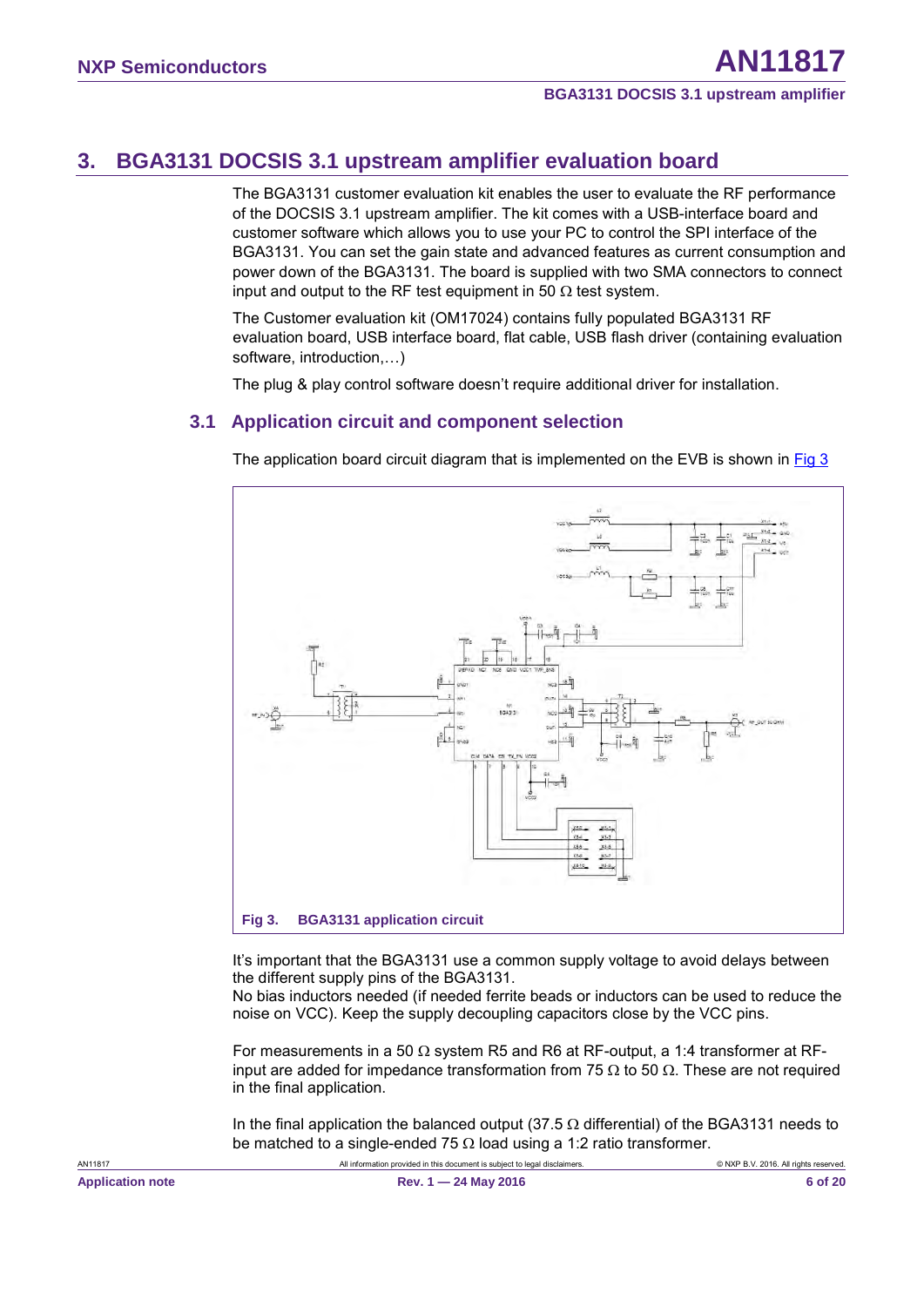The output transformer (1:2) ratio is needed on the final application, MACOM MABA-011056 or Murata #617PT-2291=P3 can be used.

The transformer also cancels even mode distortion products and common mode signals, such as the voltage transients that occur while enabling and disabling the amplifiers.

BGA3131 pin 13 isn't used and also not internal connected, it can be left open, grounded or connected to VCC.

It's advised to place 2 additional matching capacitors C9 (10pF) and C10 (4.7pF) for optimal RF performance.

<span id="page-6-2"></span>Control line:

The maximum clock frequency is 25 MHz and the maximum load on Data line is 30 pF.

## **3.2 PCB layout information**

The supply decoupling capacitors are placed close to the supply pins.

Combine all the BGA3131 supply voltages on one common 5V supply to avoid delays between the supply pins!

The evaluation board uses grounded micro strip lines using different impedances for input and output lines.

Consider the losses of the used transformers and 5.7dB for the output matching resistors (R5 & R6) for deembedding.

Use thermal vias (25 cu filled vias recommended) below the BGA313, for better heatsink keep the areas (as huge as possible) on all layers below the BGA3131 with cupper.

For more info see application note AN11753 "Thermal considerations BGA3131".

The layout and component placement of the BGA3131 evaluation board is given in [Fig 4](#page-6-0)

<span id="page-6-1"></span><span id="page-6-0"></span>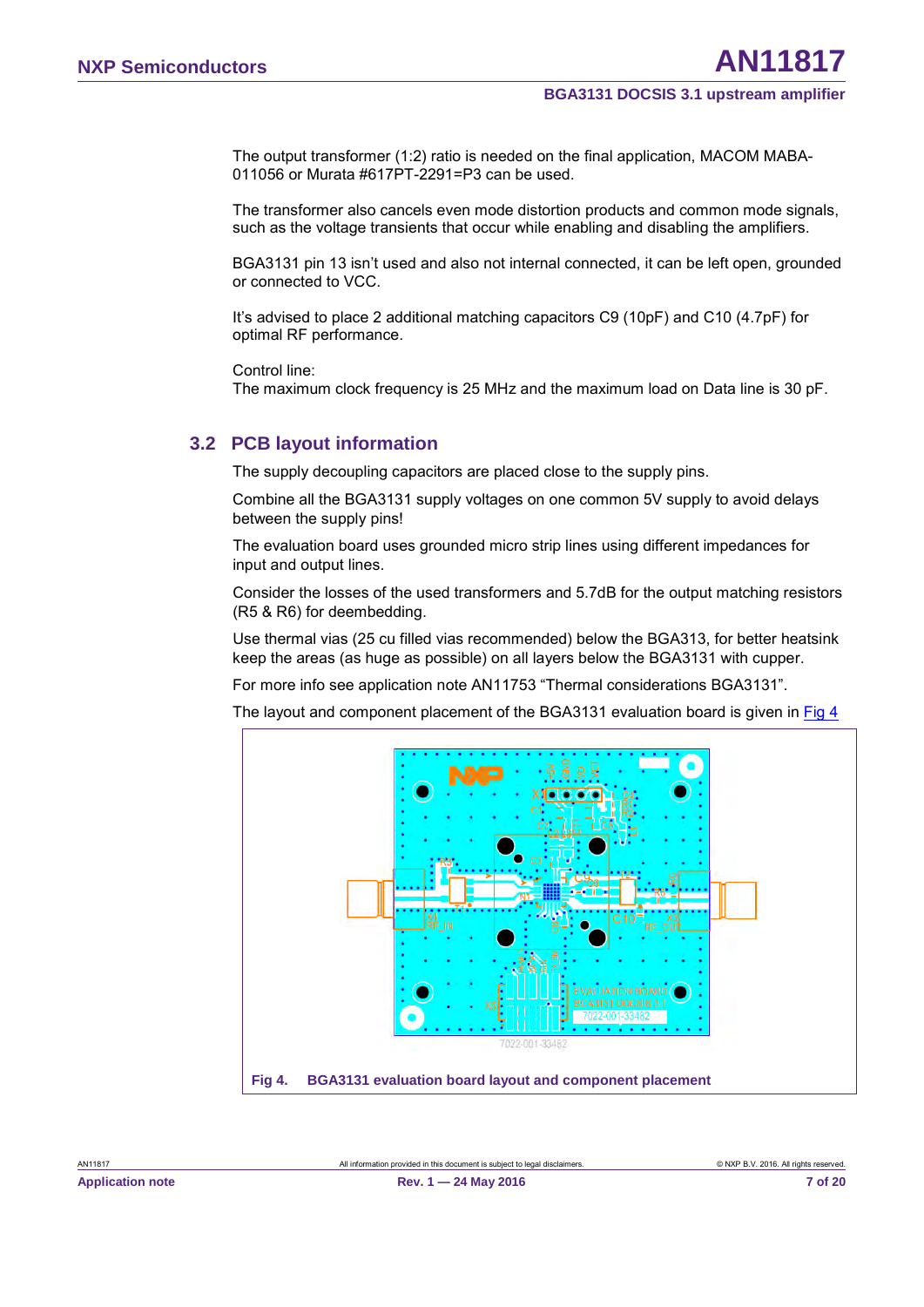## <span id="page-7-4"></span>**3.3 PCB stack and recommended footprint**

The used PCB material is 4 layer FR4 printed circuit board, total height of the pcb is roughly 1.5mm.

The reason for the chosen pcb stack is to have robust and good thermal behavior evaluation board.

The first layer is for RF routing + signal, second layer is for RF ground + heat sink, third layer is for signal line + heat sink and the fourth layer is again ground + heat sink.

For thermal reasons it's recommended to have 25 cu filled ground via holes of 0.3 mm as shown in Fig [5b.](#page-7-0)

<span id="page-7-2"></span>

## <span id="page-7-5"></span><span id="page-7-3"></span><span id="page-7-1"></span>**3.4 Bill of materials**

<span id="page-7-0"></span>[Table 1](#page-7-1) gives the bill of materials as is used on the EVB.

#### **Table 1. Bill of materials of evaluation board in Fig. 4**

| <b>Designator</b>                                                 | <b>Description</b>           | <b>Footprint</b>         | <b>Value</b>  | <b>Supplier Name/type</b> | <b>Comment/function</b>                                               |
|-------------------------------------------------------------------|------------------------------|--------------------------|---------------|---------------------------|-----------------------------------------------------------------------|
| N <sub>1</sub>                                                    | <b>BGA3131</b>               | HVQFN20                  |               | NXP BGA3131               | DOCSIS 3.1 upstream amplifier                                         |
| C1, C11                                                           | capacitor                    | 1206                     | 10 uF         | Various                   | Decoupling                                                            |
| C <sub>2</sub> , C <sub>5</sub>                                   | capacitor                    | 0603                     | $100$ nF      | Murata GRM1555            | Decoupling                                                            |
| C <sub>3</sub> , C <sub>4</sub> , C <sub>6</sub> , C <sub>8</sub> | capacitor                    | 0603                     | $100$ nF      | Murata GRM1555            | Decoupling                                                            |
| C <sub>9</sub>                                                    | capacitor                    | 0603                     | 10pF          | Murata GRM1555            | Matching                                                              |
| C10                                                               | capacitor                    | 0603                     | 4.7 pF        | Murata GRM1555            | Matching                                                              |
| L1, L2, L3                                                        | place holder<br>for inductor | 0603                     | $\Omega$      | Various                   | Place holder for optional inductor 0 $\Omega$<br>mounted              |
| R <sub>1</sub> , R <sub>2</sub> , R <sub>3</sub>                  | resistor                     | 0603                     | $\Omega$      | Various                   |                                                                       |
| R <sub>5</sub>                                                    | resistor                     | 0603                     | $86.6 \Omega$ | Various                   | 75 $\Omega$ to 50 $\Omega$ conversion for<br>measurement purpose only |
| R <sub>6</sub>                                                    | resistor                     | 0603                     | 43.2 $\Omega$ | Various                   |                                                                       |
| T <sub>1</sub>                                                    | transformer                  | $\overline{\phantom{a}}$ |               | TOKO: #617PT-1664         | Input matching 1:4 (50 $\Omega$ to 200 $\Omega$ )                     |

AN11817 **All information provided in this document is subject to legal disclaimers.** © NXP B.V. 2016. All rights reserved.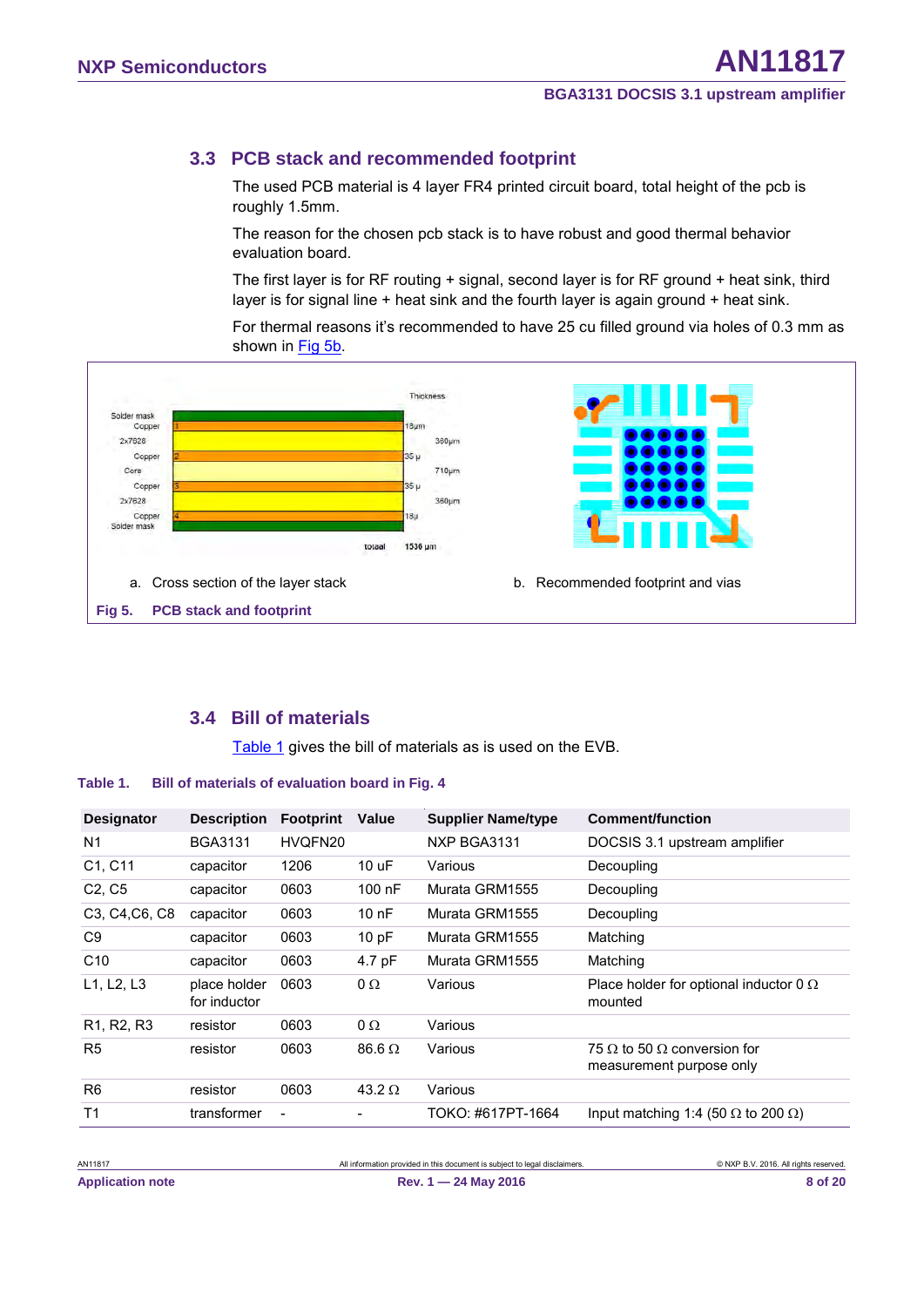| <b>Designator</b> | <b>Description</b>      | Footprint                | Value                    | <b>Supplier Name/type</b> | Comment/function                                    |
|-------------------|-------------------------|--------------------------|--------------------------|---------------------------|-----------------------------------------------------|
| T2                | transformer             | $\overline{\phantom{a}}$ |                          | MACOM: MABA-<br>011056    | Output matching 1:2 (37.5 $\Omega$ to 75 $\Omega$ ) |
| X1                | Header, 4P              | $\qquad \qquad -$        | $\overline{\phantom{0}}$ | $\overline{\phantom{0}}$  | DC connections                                      |
| X3, X4            | <b>SMA</b><br>connector | $\overline{\phantom{0}}$ |                          | $\overline{\phantom{0}}$  | RF connections                                      |
| X <sub>5</sub>    | Header, 10P -           |                          | -                        |                           | Control interface (USB to SPI)                      |

## <span id="page-8-0"></span>**3.5 Summary of application / design information**

- Use common supply voltage to avoid supply voltage delays between the BGA3131 supply pins
- No need on bias inductors. Ferrite beads or inductors can be used to reduce the noise on supply voltage (take care on routing, less coupling to RF-out, avoid ground loop)
- Place the supply decoupling capacitors close to the VCC pins of the BGA3131, propose to add additional to the 10 nF decoupling capacitor on the VCC pins another 10 uF to reduce distortions or noise coming from the supply.
- The output transformer 1:2 (37.5  $\Omega$  differential to 75  $\Omega$  single-ended) should cover the DOCSIS 3.1 bandwidth (5 – 205 MHz), examples are MACOM MABA-011056 or Murata #617PT-2291=P3
- For optimal RF-performance (output matching) it's recommended to add C9 (10 pF) and C10 (4.7 pF) at RF-out.
- Pin 13 isn't used (not internal connected), it can be left open, grounded or connected to VCC
- Input transformer 1:4 (200  $\Omega$  differential to 50  $\Omega$  single-ended), R5 and R6 (75  $\Omega$ to 50  $\Omega$ ) at RF-out are only used for measurement purpose on the application board to have 50  $\Omega$  at the RF-in and RF-out sma-connector and not required on the final application
- Use thermal vias (25 cu filled vias recommended) below the BGA3131, for better heatsink keep the ground areas (as huge as possible) on all layers below the BGA3131 with cupper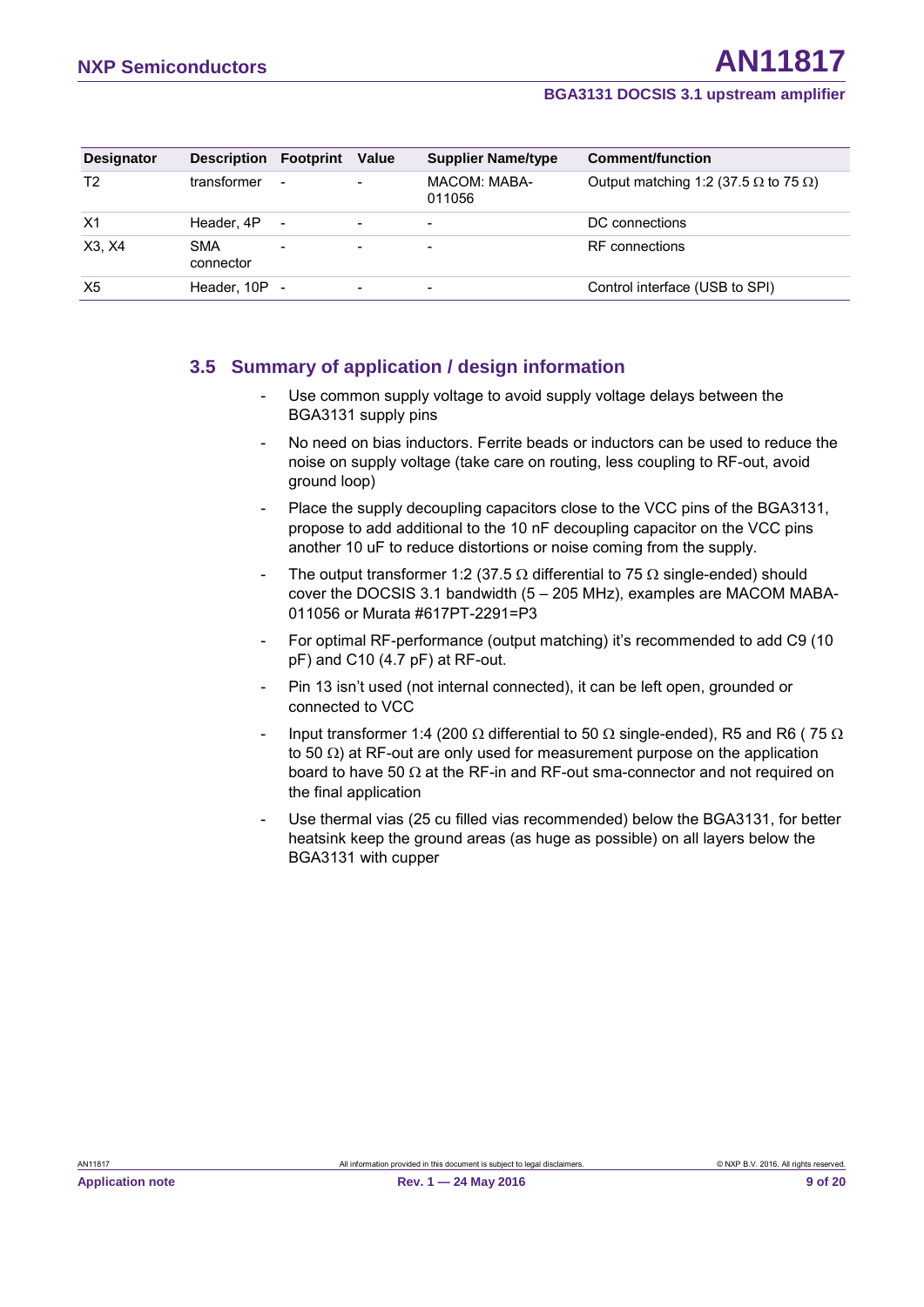## <span id="page-9-1"></span>**4. BGA3131 evaluation board connections and control software**

The BGA3131 evaluation board can be controlled via the control software and doesn't need any driver for Windows PC's.

Before starting with the evaluation following steps needs to be done:

- 1. Connect the interface board to the BGA3131 evaluation board (X5) using the flat cable.
- 2. Power the BGA3131 evaluation board with 5V at pin +5V and VCT (connect both supply pins on same 5V supply to avoid delays on the supply pins). Use a 5W power supply.
- 3. Insert the interface board in a free USB slot on PC.
- 4. Insert the USB flash driver in another free USB slot on the PC.
- 5. Launch the customer software BGA3131\_XX by double click on the icon.
- 6. Now the GUI (shown in Fig 6) will appear to control the gain, current and the TX\_Enable function of the BGA3131.

| <b>V TX Enable</b> | Current<br>$\bigcirc$ CSO             | <b>Typical Gain</b>                             |
|--------------------|---------------------------------------|-------------------------------------------------|
|                    | $\circ$ CS1<br>$\circ$ CS2<br>$Q$ CS3 | 63<br>0<br>63<br>39<br>dB<br>$-1$ dB<br>$+1$ dB |
|                    |                                       | <b>USB</b> not connected<br>Devid: --           |

<span id="page-9-0"></span>Gain can be set by using the slider, +/- buttons or entered (maximum gain is at setting 63).

TX can be enabled and disabled by using the TX\_Enable button (typical current is 25 mA in disable mode)

Current can be set via the CS0…CS3 (see Fig 7)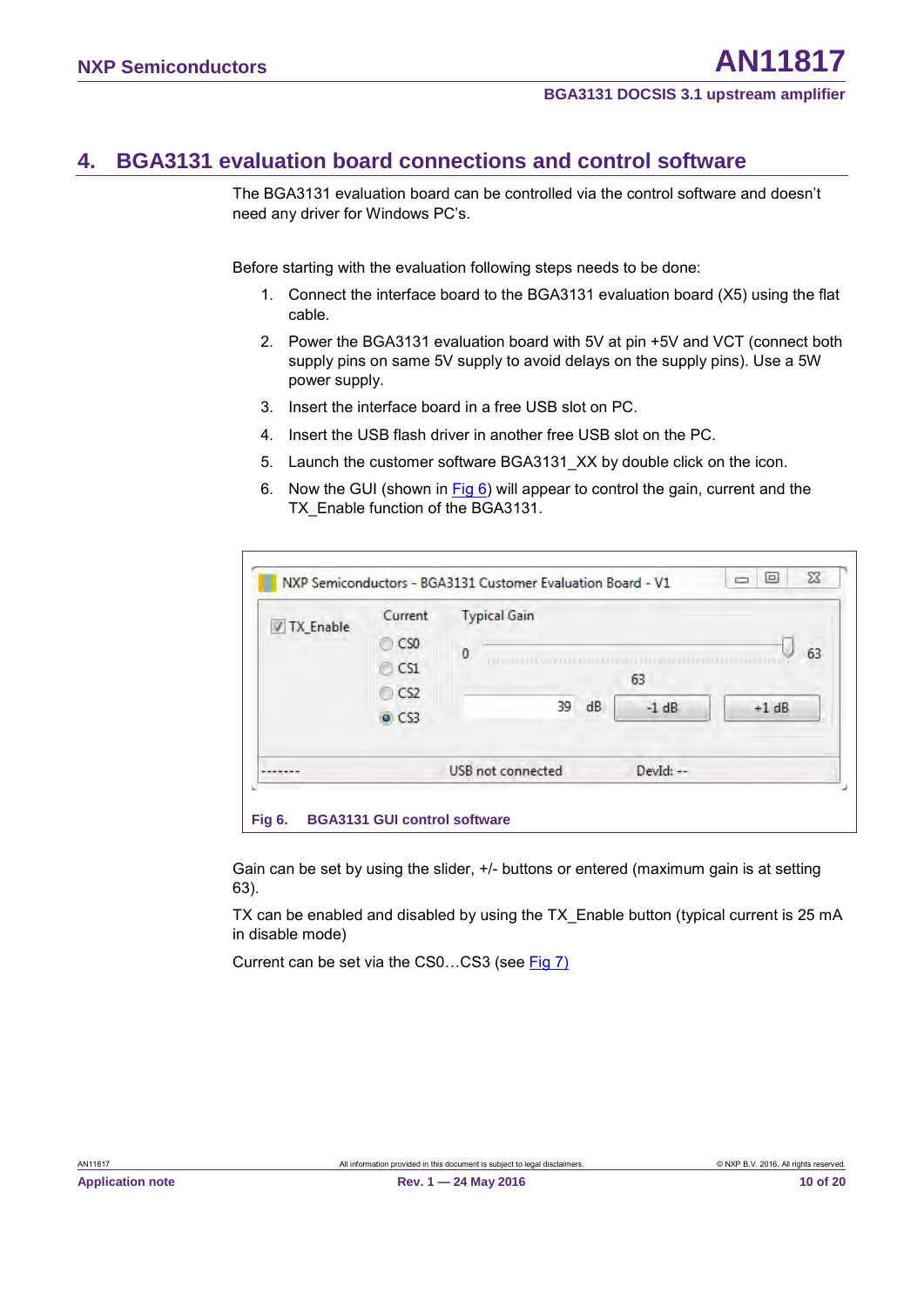<span id="page-10-0"></span>

|                                                     | Current setting at max gain (setting 63) |
|-----------------------------------------------------|------------------------------------------|
| Current setting                                     | Typical supply current (mA)              |
| CS <sub>0</sub>                                     | 350                                      |
| CS <sub>1</sub>                                     | 410                                      |
| CS <sub>2</sub>                                     | 480                                      |
| CS <sub>3</sub>                                     | 660                                      |
| <b>BGA3131 GUI current setting</b><br><b>Fig 7.</b> |                                          |

## <span id="page-10-2"></span>**5. Measurement results**

## <span id="page-10-3"></span>**5.1 Static characteristics**

Typical values at VCC = 5 V; current setting = 3; gain setting 50 up and including 63; Tcase = 25 °C; Zi(dif) = 200  $\Omega$ ; Zo(se) = 75  $\Omega$ ; unless otherwise specified.

<span id="page-10-1"></span>

| <b>Symbol</b>     | Parameter                       | <b>Conditions</b>                  | Min      | <b>Typ</b> | <b>Max</b>     | <b>Unit</b> |
|-------------------|---------------------------------|------------------------------------|----------|------------|----------------|-------------|
| $V_{\rm CC}$      | supply voltage                  |                                    | 4.75 5.0 |            | 5.25           | v           |
| $_{\rm lcc}$      | supply current                  | transmit-enable mode; TX EN = HIGH | 610      | 660        | 720            | <b>mA</b>   |
|                   |                                 | transmit-disable mode: TX EN = LOW |          | 25         |                | <b>mA</b>   |
| Vıн               | <b>HIGH-level input voltage</b> | ш                                  | 11.8     |            | $V_{CC}$ + 0.6 | v           |
| $V_{\parallel L}$ | LOW-level input voltage         | $[1]$                              | 10       |            | 0.8            | v           |
| P                 | power dissipation               |                                    |          | 3.3        |                | W           |

[1] Voltage on the control pins.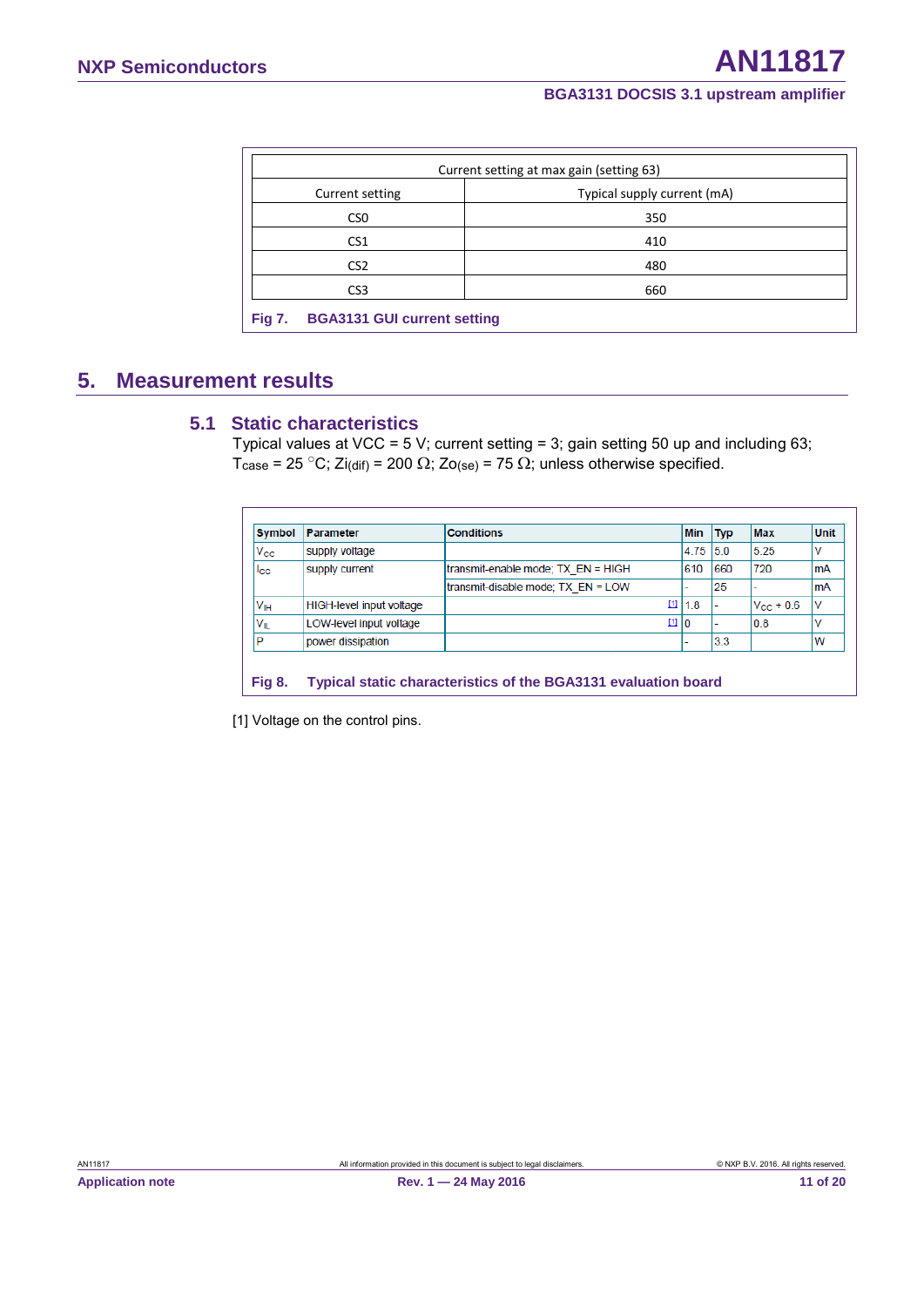

- <span id="page-11-0"></span>VCC = 5 V; current setting = 3; Tamb =  $25\text{ °C}$ ;
- (1) total current;  $I_{CC1} + I_{CC2} + ICT$
- (2) ICT; output balun center tap current
- (3)  $lcc_1$ ; current through Pin #17 ( $Vcc_1$ )
- <span id="page-11-2"></span>(4)  $lccz$ ; current through Pin #16 (V $ccz$ )

## **5.2 ACLR characteristics**

Typical values at VCC = 5 V; current setting = 3; Gain setting 60; Tcase = 25 °C; Zi(dif) = 200  $\Omega$ ; Zo(se) = 75  $\Omega$ ; channel bandwidth = 192 MHz; integration bandwidth = 9.6 MHz; f = 5 MHz to 205 MHz; unless otherwise specified.

<span id="page-11-1"></span>

|             | <b>Symbol Parameter</b>  | <b>Conditions</b>                                                                                                                                              | Min | Typ   | Max Unit |     |
|-------------|--------------------------|----------------------------------------------------------------------------------------------------------------------------------------------------------------|-----|-------|----------|-----|
| DOCSIS 3.1  |                          |                                                                                                                                                                |     |       |          |     |
| <b>ACLR</b> | adjacent channel leakage | $P_i = 34$ dBmV(rms); $P_i = 68$ dBmV(rms)                                                                                                                     |     |       |          |     |
|             | ratio                    | channel configuration: channel bandwidth is<br>192 MHz, with exclusion band at 147.5 MHz, with a<br>bandwidth of 9.6 MHz. Input signal with a PAPR<br>of 13 dB |     | $-64$ | $-58$    | dBc |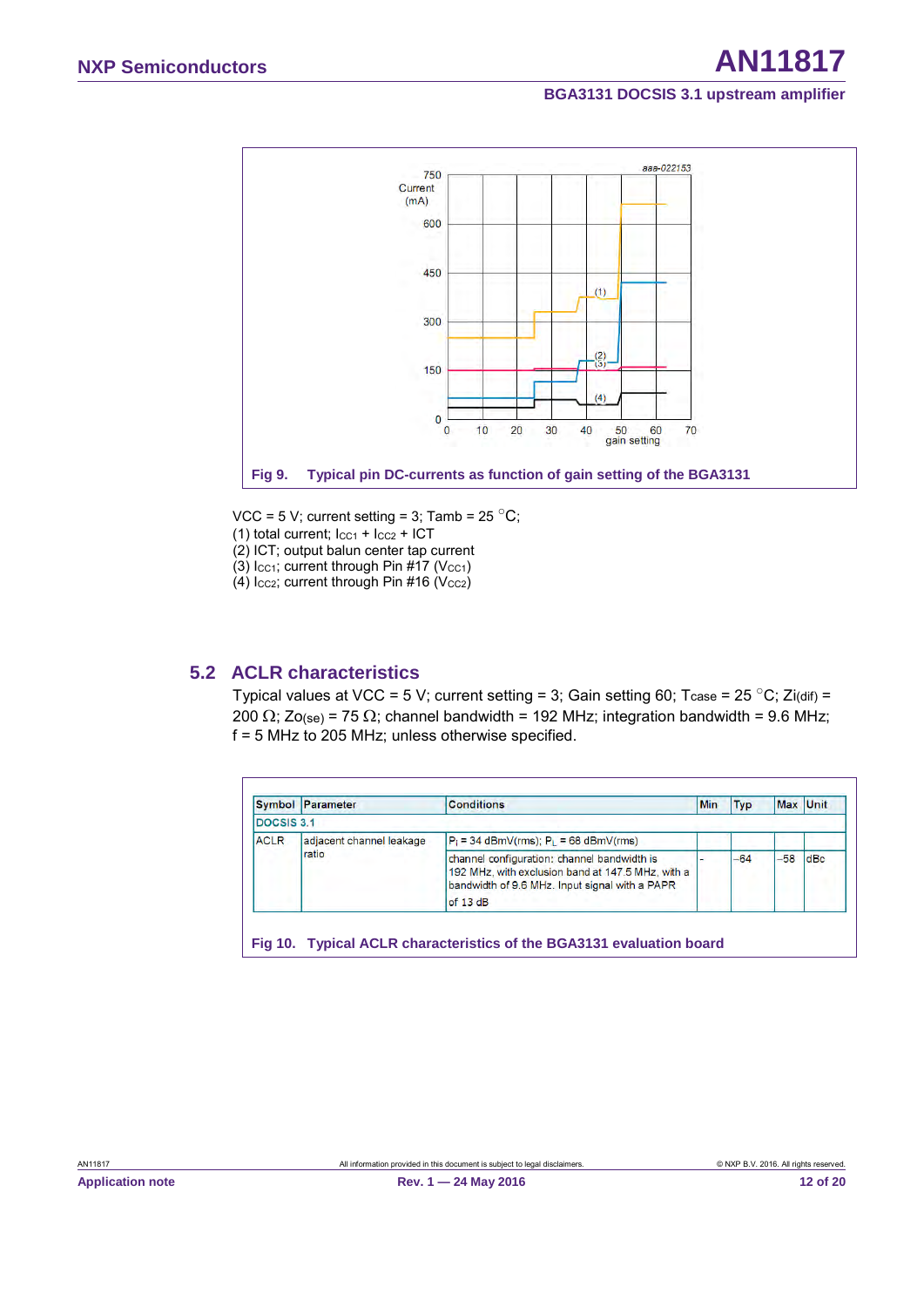## <span id="page-12-1"></span>**5.3 Dynamic characteristics**

The table below shows the typical values at VCC =  $5$  V; current setting = 3; gain setting 15 up and including 63; T<sub>case</sub> = 25 °C; Zi(dif) = 200 Ω; Zo(se) = 75 Ω; voltage gain does include loss due to output transformer; unless otherwise specified. All RF parameters are measured on an application board with the circuit as shown in  $Fig 3$  and components implemented as listed in [Table 1.](#page-7-1)

| <b>Symbol</b>                   | Parameter                                                                       | <b>Conditions</b>                                                                                                         |        | Min | <b>Typ</b> | <b>Max</b>     | Unit       |
|---------------------------------|---------------------------------------------------------------------------------|---------------------------------------------------------------------------------------------------------------------------|--------|-----|------------|----------------|------------|
| $G_{\rm v}$                     | voltage gain                                                                    | gain code = $111111$                                                                                                      | [1][2] |     | 37         |                | dB         |
|                                 |                                                                                 | gain code = $001111$                                                                                                      | [1][2] |     | $-11$      |                | dB         |
| Gflat                           | gain flatness                                                                   | $f = 5$ MHz to 205 MHz                                                                                                    | $[1]$  |     | ± 0.5      |                | dB         |
| RLout                           | output return loss                                                              | transmit mode enable over all gain settings,<br>measured in 75 $\Omega$ system                                            |        |     | 14         | ٠              | dB         |
|                                 | transmit mode disable over all gain settings,<br>measured in 75 $\Omega$ system |                                                                                                                           |        | 12  | L          | dB             |            |
| $RL_{in}$                       | input return loss                                                               | transmit mode enable overall gain settings.<br>measured in 200 $\Omega$ system                                            |        |     | 20         |                | dB         |
|                                 |                                                                                 | transmit modes disable overall gain settings.<br>measured in 200 $\Omega$ system                                          |        |     | 20         | L,             | dB         |
| G <sub>step</sub>               | gain step                                                                       |                                                                                                                           | $[1]$  |     | 1.0        |                | dB         |
| $E_{G(dif)}$                    | differential gain error                                                         |                                                                                                                           | $[1]$  |     | ± 0.4      | u              | dB         |
| $R_{i(dif)}$                    | differential input resistance                                                   |                                                                                                                           |        |     | 200        |                | $\Omega$   |
| $R_{o$ (dif)                    | differential output<br>resistance                                               |                                                                                                                           |        |     | 37.5       |                | $\Omega$   |
| f <sub>range</sub>              | frequency range                                                                 |                                                                                                                           |        | 5   |            | 205            | <b>MHz</b> |
| $\alpha$ <sub>isol</sub>        | isolation                                                                       | transmit-disable mode; TX EN = LOW;<br>$f = 205$ MHz                                                                      |        |     | 60         | $\overline{a}$ | dB         |
| <b>NF</b>                       | noise figure                                                                    | transmit mode; gain code = 111111                                                                                         |        |     | 6.5        |                | dB         |
|                                 |                                                                                 | transmit mode; gain code = 100110                                                                                         |        |     | 15         | $\overline{a}$ | dB         |
| gain switch time<br>$t_{sw(G)}$ |                                                                                 | transmit-disable/transmit-enable transient<br>duration                                                                    |        |     | 3.0        |                | <b>LLS</b> |
|                                 | transmit-enable/transmit-disable transient<br>duration                          |                                                                                                                           |        | 0.5 | L,         | <b>LLS</b>     |            |
| $V_{\text{trt}}$                | transient voltage                                                               | transmit-disable/transmit-enable transient step<br>size; peak value                                                       |        |     |            |                |            |
|                                 |                                                                                 | $\geq$ 58 dBmV output power                                                                                               | [3][4] |     | 45         | L              | mV         |
|                                 |                                                                                 | 52 dBmV output power                                                                                                      | [3][4] |     | 15         |                | mV         |
|                                 |                                                                                 | 46 dBmV output power                                                                                                      | [3][4] |     | 10         | ۷              | mV         |
|                                 |                                                                                 | 40 dBmV output power                                                                                                      | [3][4] |     | 5          |                | mV         |
|                                 |                                                                                 | ≤ 34 dBmV output power                                                                                                    | [3][4] |     | 3          |                | mV         |
| $\alpha_{2H}$                   | second harmonic level                                                           | transmit-enable mode; gain code = 111111;<br>$P_i = 31.0$ dBmV(rms); $P_L = 68.0$ dBmV(rms) into<br>$75 \Omega$ impedance |        |     | $-65$      |                | dBc        |
| $\alpha_{3H}$                   | third harmonic level                                                            | transmit-enable mode; gain code = 111111;<br>$P_1 = 31.0$ dBmV(rms); $P_1 = 68.0$ dBmV(rms) into<br>$75 \Omega$ impedance |        |     | $-65$      |                | dBc        |
| IMD <sub>3</sub>                | third-order intermodulation<br>distortion                                       | transmit-enable mode; gain code = 111111;<br>$P_L = 65$ dBmV(rms) per tone into<br>$75 \Omega$ impedance                  |        |     | $-60$      |                | dBc        |
| P <sub>L(1dB)</sub>             | output power at 1 dB gain<br>compression                                        | CW input signal RMS value; frequency = 205MHz                                                                             |        |     | 78         | $\overline{a}$ | dBmV       |

#### <span id="page-12-0"></span>**Fig 11. Typical performance of the BGA3131 evaluation board**

[1] Pi ≤ 30 dBmV.

[2] Excluding loss of resistive matching circuit, to match 75  $\Omega$  to 50  $\Omega$ .

- [3] Measured at the output of the output balun.
- [4] Assume 3 dB loss between by output of the balun and F-connector in the final application.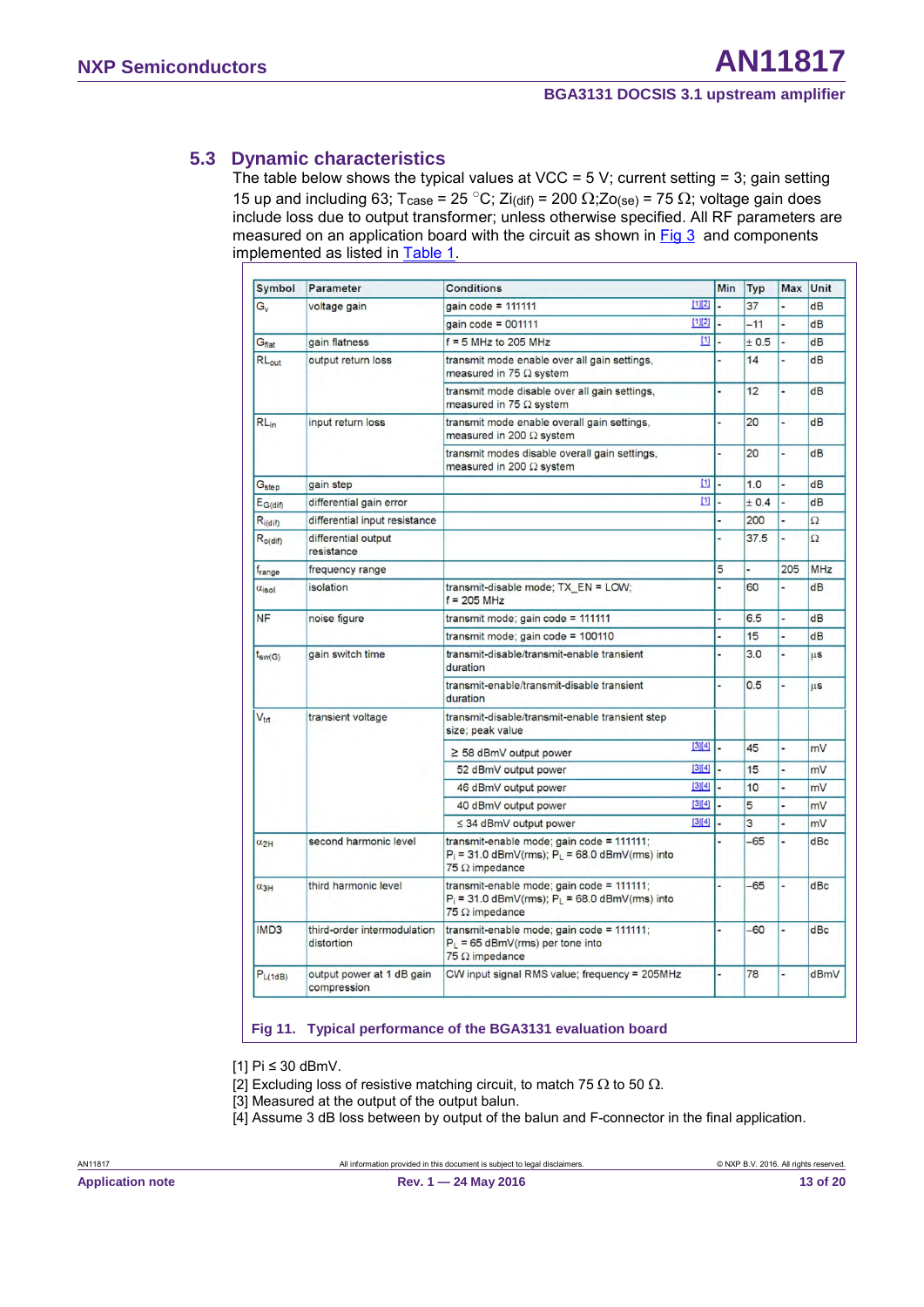#### <span id="page-13-1"></span>**5.4 Measurement set-up**

For accurate P1dB, IP3 and harmonic measurements (improve the dynamic range of the measurement setup) add bandpass- or low pass-filter on the signal generator. Filters need good broad band matching to meet their specified filter characteristics, therefore add minimum 3 dB attenuator at bandpass or low pass filter output to have proper filtering!

## <span id="page-13-2"></span>**6. Temperature sense using build in temperature diode**

The build in temperature diode can be used to measure the junction temperature of the BGA3131 by feeding 1 mA constant current at pin 16 and measuring the voltage at pin 16.

<span id="page-13-0"></span>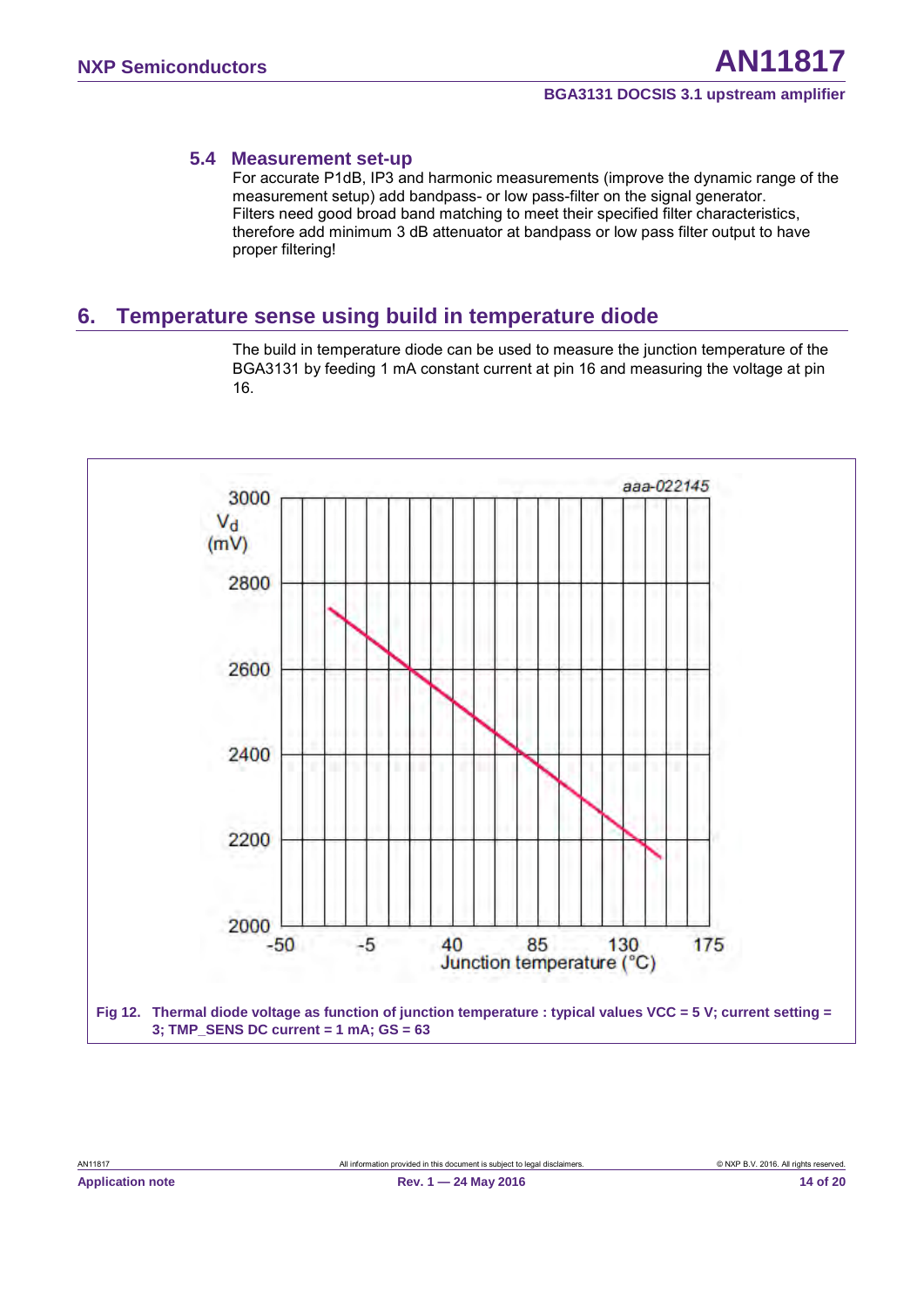## <span id="page-14-1"></span>**7. Customer Evaluation Kit**

The customer evaluation kit contains:

- BGA3131 evaluation board
- Interface board (USB to SPI)
- Flat cable
- 5 loose samples of the BGA3131
- USB flash driver (contains control software, introduction)

<span id="page-14-0"></span>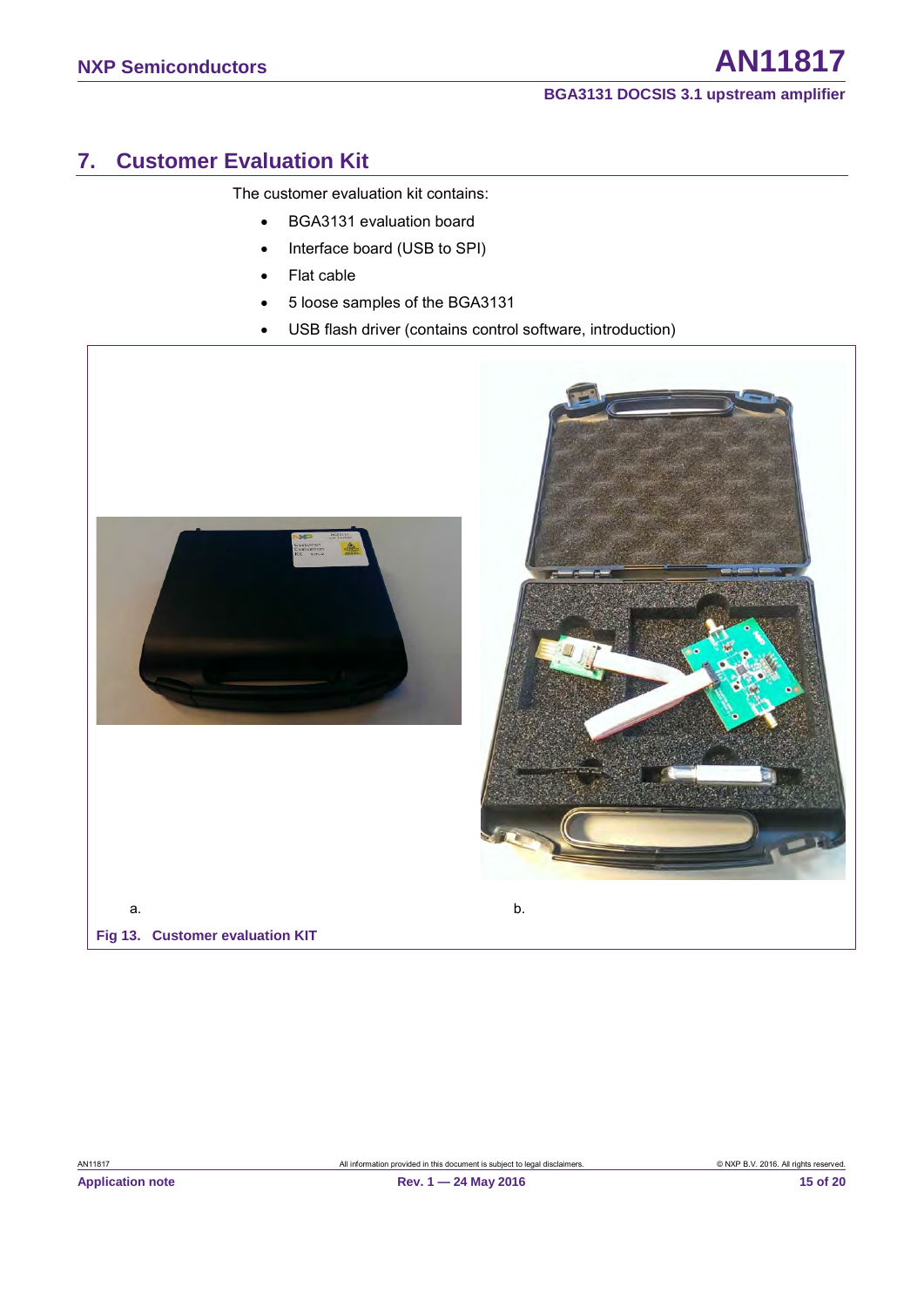## <span id="page-15-1"></span>**8. Abbreviations**

<span id="page-15-0"></span>

| Table 2.     | <b>Abbreviations</b>                        |
|--------------|---------------------------------------------|
| Acronym      | <b>Description</b>                          |
| AC           | <b>Alternating Current</b>                  |
| DC           | Direct Current                              |
| <b>RMS</b>   | Root Mean Square                            |
| <b>ESD</b>   | Electro Static Discharge                    |
| <b>HVQFN</b> | Heat sink Very thin Quad Flat pack No leads |
| <b>PCB</b>   | <b>Printed Circuit Board</b>                |
| <b>RF</b>    | Radio Frequency                             |
| <b>SMD</b>   | Surface Mounted Device                      |
| <b>CATV</b>  | <b>Community Antenna Television</b>         |
| <b>CW</b>    | Continuous Wave                             |
| <b>OFDM</b>  | Orthogonal Frequency Division Multiplexing  |
| <b>PAPR</b>  | Peak-to-Average Power Ratio                 |
| <b>SMA</b>   | Sub-Miniature version A                     |
| TX.          | Transmission                                |
| <b>SoC</b>   | System on a Chip                            |
| VoIP         | Voice over Internet Protocol                |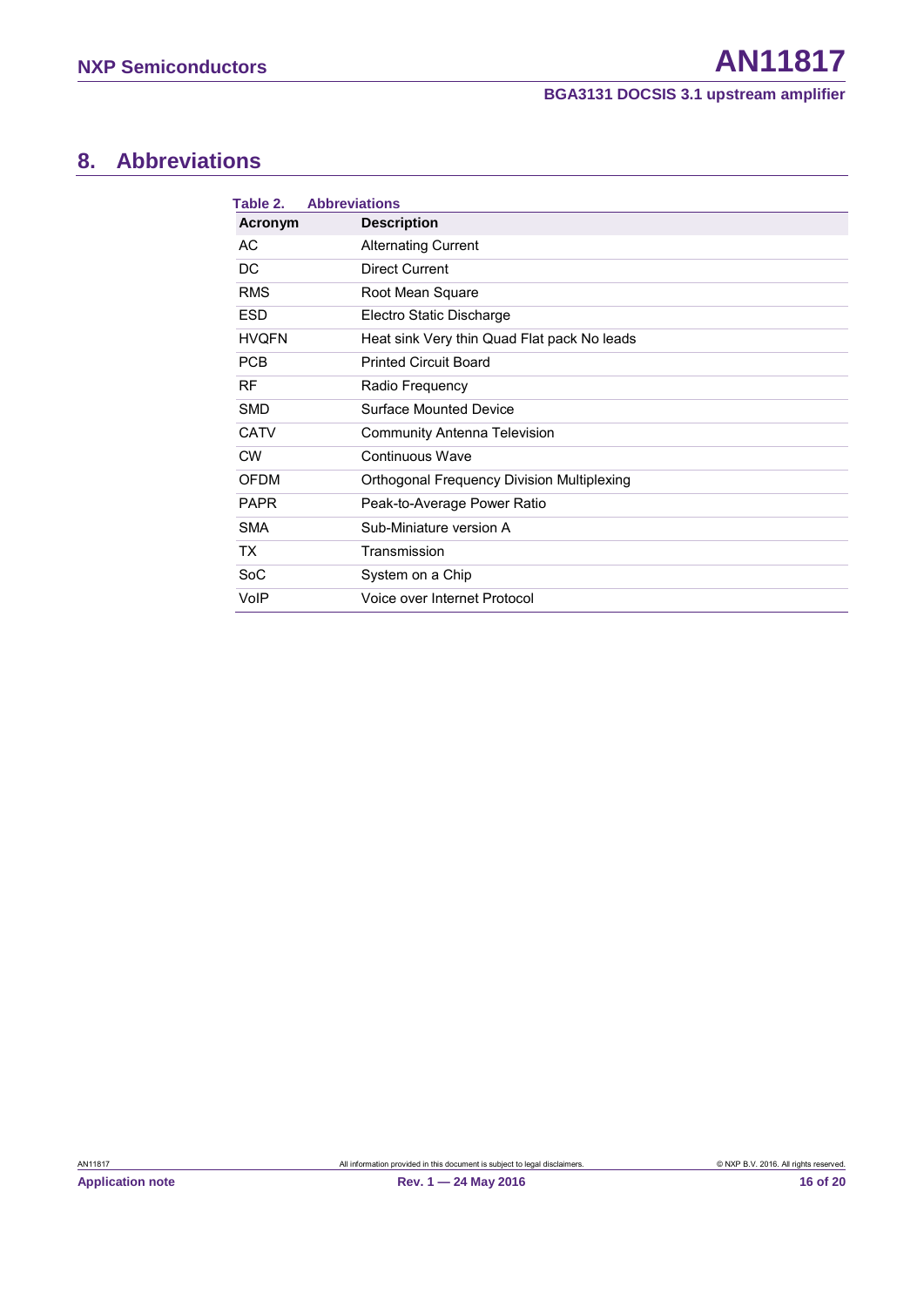## <span id="page-16-0"></span>**9. Legal information**

#### <span id="page-16-1"></span>**9.1 Definitions**

**Draft —** The document is a draft version only. The content is still under internal review and subject to formal approval, which may result in modifications or additions. NXP Semiconductors does not give any representations or warranties as to the accuracy or completeness of information included herein and shall have no liability for the consequences of use of such information.

## <span id="page-16-2"></span>**9.2 Disclaimers**

**Limited warranty and liability —** Information in this document is believed to be accurate and reliable. However, NXP Semiconductors does not give any representations or warranties, expressed or implied, as to the accuracy or completeness of such information and shall have no liability for the consequences of use of such information. NXP Semiconductors takes no responsibility for the content in this document if provided by an information source outside of NXP Semiconductors.

In no event shall NXP Semiconductors be liable for any indirect, incidental, punitive, special or consequential damages (including - without limitation lost profits, lost savings, business interruption, costs related to the removal or replacement of any products or rework charges) whether or not such damages are based on tort (including negligence), warranty, breach of contract or any other legal theory.

Notwithstanding any damages that customer might incur for any reason whatsoever, NXP Semiconductors' aggregate and cumulative liability towards customer for the products described herein shall be limited in accordance with the Terms and conditions of commercial sale of NXP Semiconductors.

**Right to make changes —** NXP Semiconductors reserves the right to make changes to information published in this document, including without limitation specifications and product descriptions, at any time and without notice. This document supersedes and replaces all information supplied prior to the publication hereof.

**Suitability for use —** NXP Semiconductors products are not designed, authorized or warranted to be suitable for use in life support, life-critical or safety-critical systems or equipment, nor in applications where failure or malfunction of an NXP Semiconductors product can reasonably be expected to result in personal injury, death or severe property or environmental damage. NXP Semiconductors and its suppliers accept no liability for inclusion and/or use of NXP Semiconductors products in such equipment or applications and therefore such inclusion and/or use is at the customer's own risk.

**Applications —** Applications that are described herein for any of these products are for illustrative purposes only. NXP Semiconductors makes no representation or warranty that such applications will be suitable for the specified use without further testing or modification.

Customers are responsible for the design and operation of their applications and products using NXP Semiconductors products, and NXP

Semiconductors accepts no liability for any assistance with applications or customer product design. It is customer's sole responsibility to determine whether the NXP Semiconductors product is suitable and fit for the customer's applications and products planned, as well as for the planned application and use of customer's third party customer(s). Customers should provide appropriate design and operating safeguards to minimize the risks associated with their applications and products.

NXP Semiconductors does not accept any liability related to any default, damage, costs or problem which is based on any weakness or default in the customer's applications or products, or the application or use by customer's third party customer(s). Customer is responsible for doing all necessary testing for the customer's applications and products using NXP Semiconductors products in order to avoid a default of the applications and the products or of the application or use by customer's third party customer(s). NXP does not accept any liability in this respect.

**Export control —** This document as well as the item(s) described herein may be subject to export control regulations. Export might require a prior authorization from national authorities.

**Evaluation products —** This product is provided on an "as is" and "with all faults" basis for evaluation purposes only. NXP Semiconductors, its affiliates and their suppliers expressly disclaim all warranties, whether express, implied or statutory, including but not limited to the implied warranties of noninfringement, merchantability and fitness for a particular purpose. The entire risk as to the quality, or arising out of the use or performance, of this product remains with customer.

In no event shall NXP Semiconductors, its affiliates or their suppliers be liable to customer for any special, indirect, consequential, punitive or incidental damages (including without limitation damages for loss of business, business interruption, loss of use, loss of data or information, and the like) arising out the use of or inability to use the product, whether or not based on tort (including negligence), strict liability, breach of contract, breach of warranty or any other theory, even if advised of the possibility of such damages.

Notwithstanding any damages that customer might incur for any reason whatsoever (including without limitation, all damages referenced above and all direct or general damages), the entire liability of NXP Semiconductors, its affiliates and their suppliers and customer's exclusive remedy for all of the foregoing shall be limited to actual damages incurred by customer based on reasonable reliance up to the greater of the amount actually paid by customer for the product or five dollars (US\$5.00). The foregoing limitations, exclusions and disclaimers shall apply to the maximum extent permitted by applicable law, even if any remedy fails of its essential purpose.

## <span id="page-16-3"></span>**9.3 Trademarks**

Notice: All referenced brands, product names, service names and trademarks are property of their respective owners.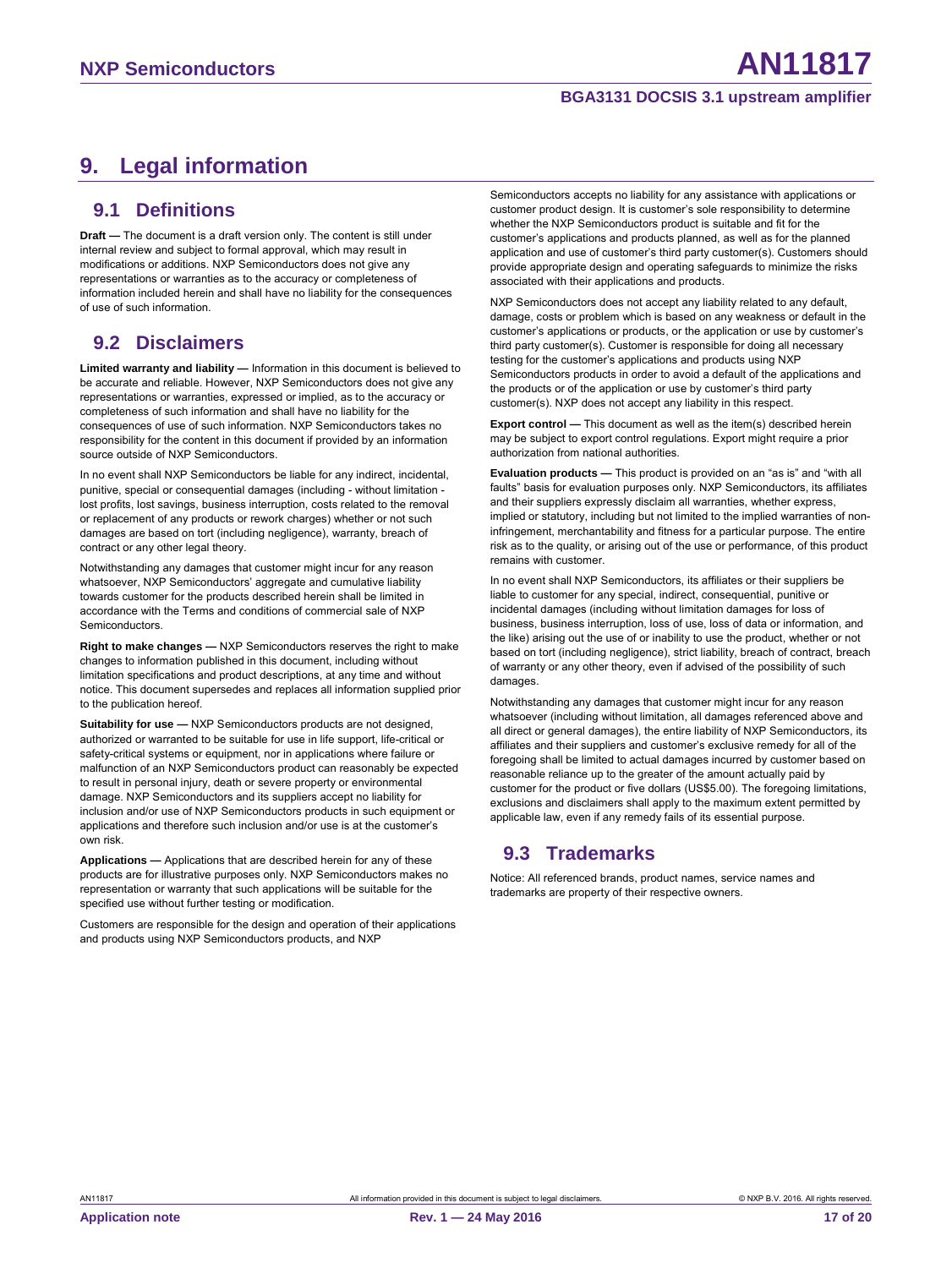# <span id="page-17-0"></span>**10. List of figures**

| Fig 1.  | Picture of evaluation board 3                                                                                                                      |
|---------|----------------------------------------------------------------------------------------------------------------------------------------------------|
| Fig 2.  |                                                                                                                                                    |
| Fig 3.  |                                                                                                                                                    |
| Fig 4.  | BGA3131 evaluation board layout and                                                                                                                |
|         |                                                                                                                                                    |
| Fig 5.  |                                                                                                                                                    |
| Fig 6.  | BGA3131 GUI control software 10                                                                                                                    |
| Fig 7.  | BGA3131 GUI current setting 11                                                                                                                     |
| Fig 8.  | Typical static characteristics of the BGA3131                                                                                                      |
|         |                                                                                                                                                    |
| Fig 9.  | Typical pin DC-currents as function of gain                                                                                                        |
| Fig 10. | Typical ACLR characteristics of the BGA3131                                                                                                        |
| Fig 11. | Typical performance of the BGA3131 evaluation                                                                                                      |
| Fig 12. | Thermal diode voltage as function of junction<br>temperature : typical values $VCC = 5 V$ ; current<br>setting = 3; TMP SENS DC current = 1 mA; GS |
| Fig 13. |                                                                                                                                                    |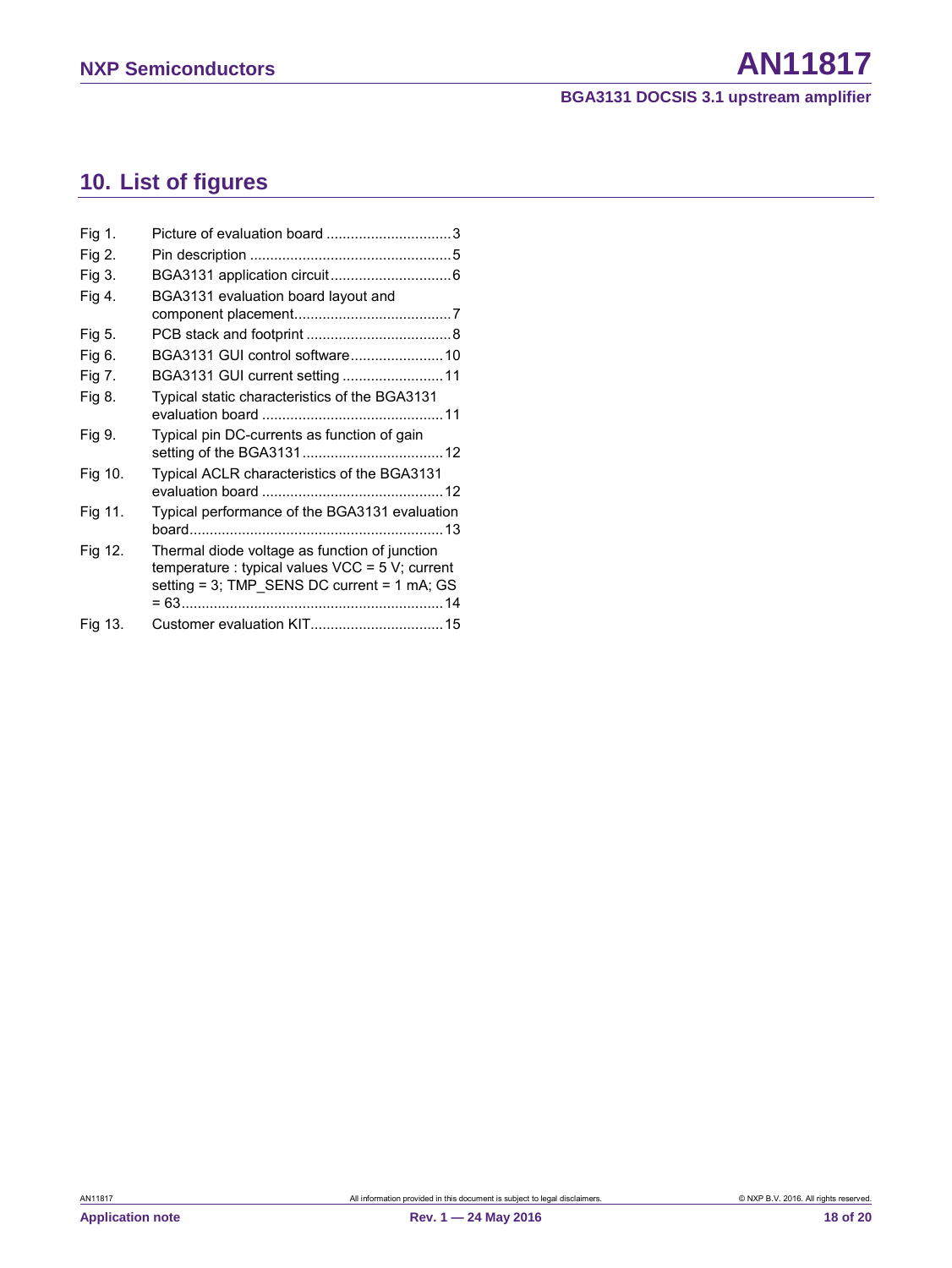## <span id="page-18-0"></span>**11. List of tables**

Table 2. Abbreviations [..................................................16](#page-15-0)